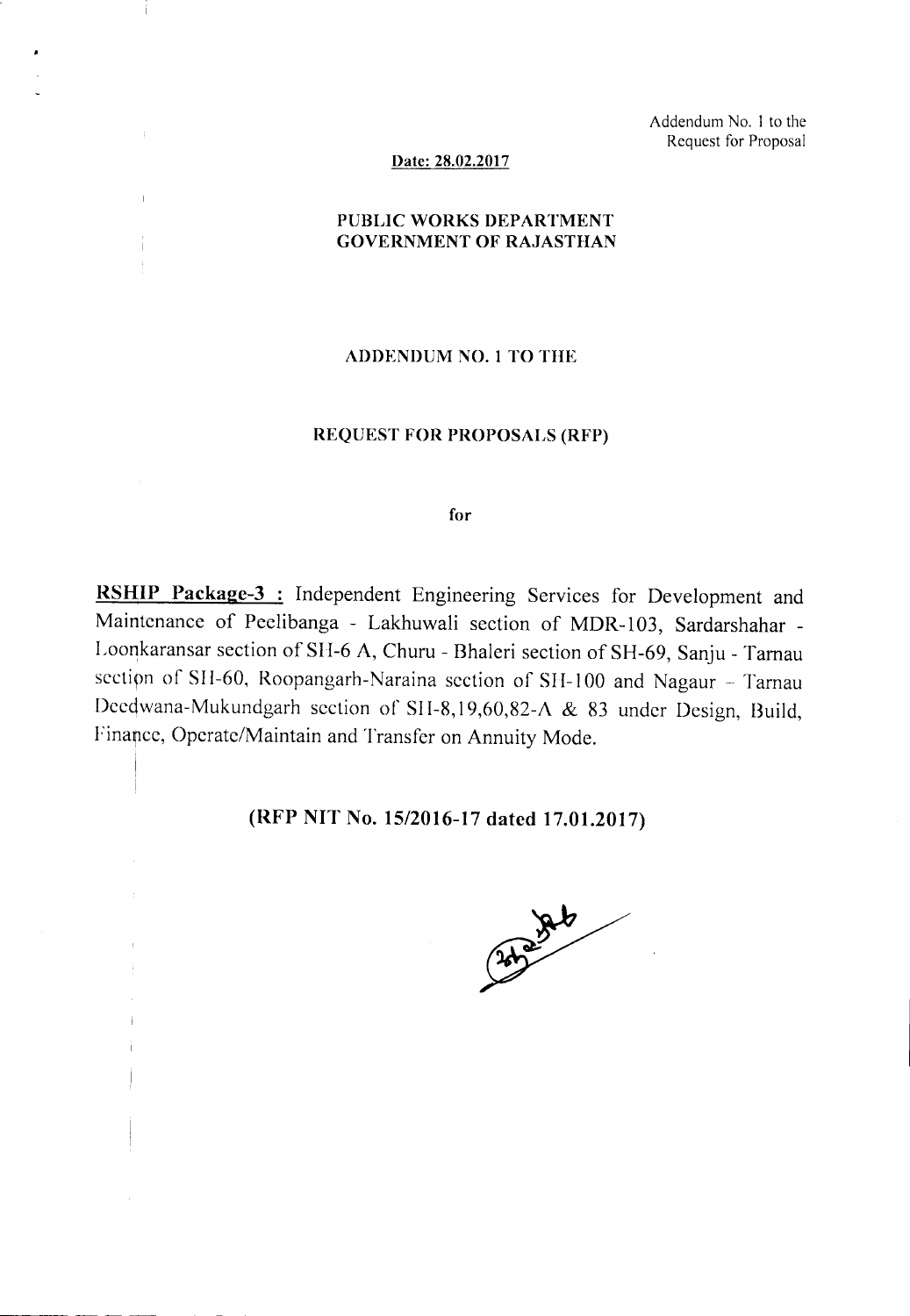Addendum No. I to the Request for Proposal

The following is the modification to the RFP for RSHIP Package-3: Independent Engineering Services for Development and Maintenance of Peelibanga - Lakhuwali section of MDR-103, Sardarshahar - Loonkaransar section of SH-6 A, Churu - Bhaleri section of SH-69, Sanju - Tarnau section of SH-60, Roopangarh-Naraina section of SH-100 and Nagaur - Tarnau Deedwana-Mukundgarh section of SII-8,19,60,82-A & 83 under Design, Build, Finance, Operate/Maintain and Transfer on Annuity Mode.

## **Additions in the earlier text are indicated as underlined and deletions are indicated as strikethroughs.**

| S.No.            | Clause<br>No.                                 | <b>Provision of the RFP</b>                                                                                                                                                                                                                                                                                                                                                                                                                                         |
|------------------|-----------------------------------------------|---------------------------------------------------------------------------------------------------------------------------------------------------------------------------------------------------------------------------------------------------------------------------------------------------------------------------------------------------------------------------------------------------------------------------------------------------------------------|
| $\mathbf{1}$ .   | Section-1<br>Para 18<br>Page-5                | RFP submission must be received not later than 1100 hrs on 08.03.2017 16.03.2017 in the<br>manner specified in the RFP document at the address given below:                                                                                                                                                                                                                                                                                                         |
|                  |                                               | Anoop Kulshreshtha,                                                                                                                                                                                                                                                                                                                                                                                                                                                 |
|                  |                                               | Additional Chief Engineer (PPP),                                                                                                                                                                                                                                                                                                                                                                                                                                    |
|                  |                                               | PPP Division, Public Works Department,                                                                                                                                                                                                                                                                                                                                                                                                                              |
|                  |                                               | Nirman Bhawan, Jacob road, Jaipur, Raj.                                                                                                                                                                                                                                                                                                                                                                                                                             |
|                  |                                               | $(E-mail: acepp.pwd@rajasthan.gov.in)$                                                                                                                                                                                                                                                                                                                                                                                                                              |
| 2.               | Section-2<br>Clause<br>8.2.3<br>Page-17       | Bid must be submitted online only through e-procurement portal of State Government <i>i.e</i><br>http://eproc.rajasthan.gov.in using the digital signature of authorised representative of the Bidder on or before $0.03.2017$ (upto 11.00 hours IST).                                                                                                                                                                                                              |
| $\overline{3}$ . | Section-2<br>Clause<br>8.2.4<br>Page-17       | The Authority shall open Technical BIDs on $0.03,0.207$ 16.03.2017 at 11.30 hours IST, in<br>the presence of the authorized representatives of the Bidders, who choose to attend<br>Technical BID of only those bidders shall be online opened whose documents listed a clause 3.1 of the RFP have been physically received. The Authority will subsequent!<br>examine and evaluate the BIDs in accordance with the provisions of clause 5 and Dat<br>Sheet of RFP. |
| $4_{\cdot}$      | Data<br><b>Sheet</b><br>Clause 4.6<br>Page-18 | The time and date of submission: 1100 hrs on $0.03,0.2017$ , 16.03.2017.                                                                                                                                                                                                                                                                                                                                                                                            |

 $\begin{picture}(180,10) \put(0,0){\line(1,0){10}} \put(10,0){\line(1,0){10}} \put(10,0){\line(1,0){10}} \put(10,0){\line(1,0){10}} \put(10,0){\line(1,0){10}} \put(10,0){\line(1,0){10}} \put(10,0){\line(1,0){10}} \put(10,0){\line(1,0){10}} \put(10,0){\line(1,0){10}} \put(10,0){\line(1,0){10}} \put(10,0){\line(1,0){10}} \put(10,0){\line($ 

Page 2 of 6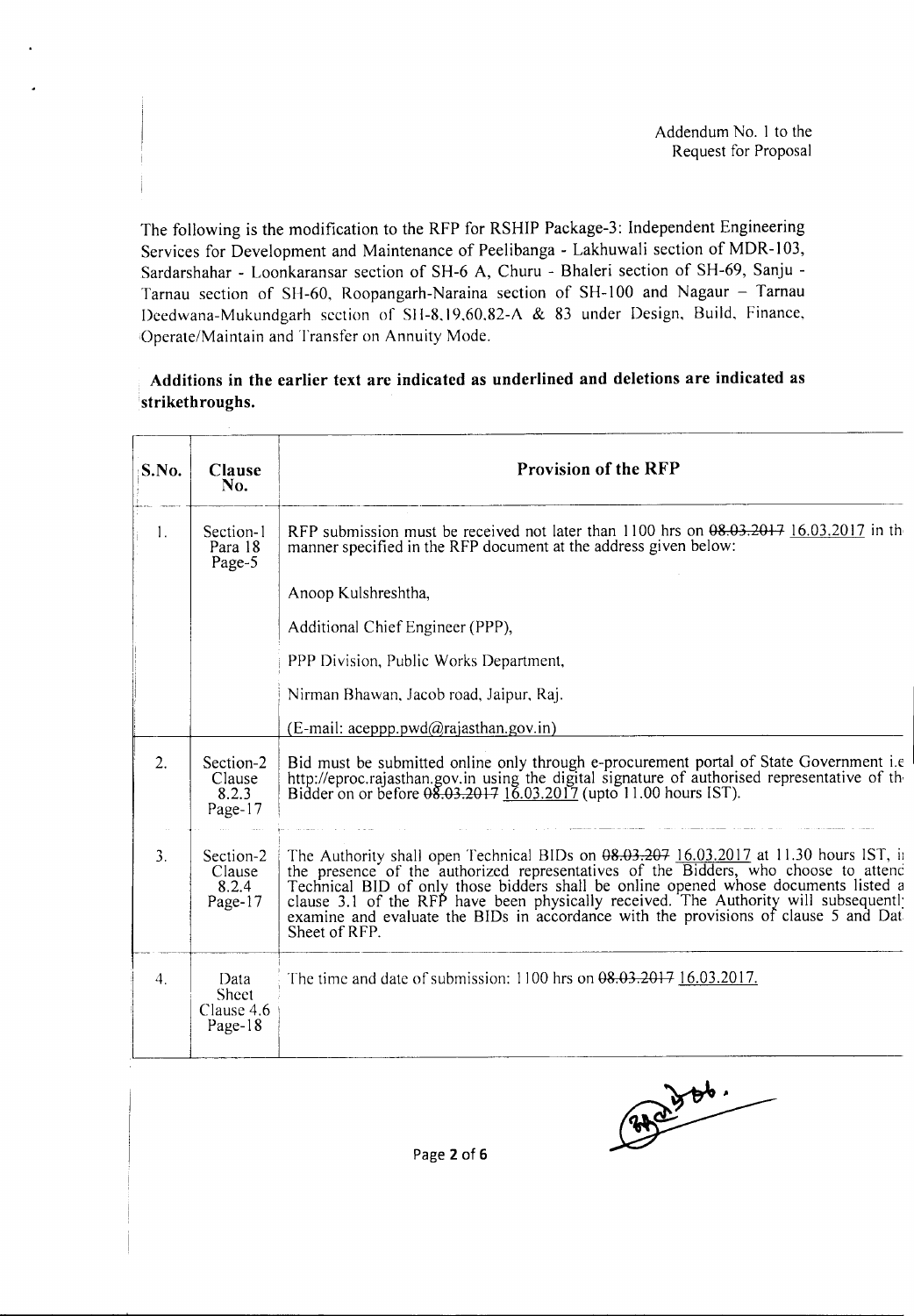| $\overline{5}$ . | $Section-2$     |                                                                                                                                                                                                            | (i) Sub criteria for Relevant Experience of the firm for the assignment                                                                                 |                |                                          |                 |                                      |  |  |  |
|------------------|-----------------|------------------------------------------------------------------------------------------------------------------------------------------------------------------------------------------------------------|---------------------------------------------------------------------------------------------------------------------------------------------------------|----------------|------------------------------------------|-----------------|--------------------------------------|--|--|--|
|                  | (i)             | Clause 5.3<br>Year of Establishment of the Firm (In case of JV year of establishment of<br>Lead Member shall be considered)<br>Page-19<br>Average Annual Turnover (last 5 years) from consultancy business |                                                                                                                                                         |                |                                          |                 |                                      |  |  |  |
|                  |                 |                                                                                                                                                                                                            |                                                                                                                                                         |                |                                          |                 |                                      |  |  |  |
|                  |                 |                                                                                                                                                                                                            |                                                                                                                                                         |                |                                          | $\overline{c}$  |                                      |  |  |  |
|                  |                 | Nos. of key personnel with the firm                                                                                                                                                                        |                                                                                                                                                         |                |                                          |                 |                                      |  |  |  |
|                  |                 |                                                                                                                                                                                                            |                                                                                                                                                         |                |                                          | $\overline{2}$  |                                      |  |  |  |
|                  |                 | laning or more in last 7 years*                                                                                                                                                                            | Experience as Independent Engineer/Construction Supervision in Number of<br>Highway Projects of length equal to 700 km 160 km of project length of 2/4- |                |                                          | 12              |                                      |  |  |  |
|                  |                 | Experience in DPR preparation for Number of Highway Projects of length<br>equal to 1200 km 160 km of project length of 2/4-laning or more in last 7<br>years *                                             |                                                                                                                                                         |                |                                          | 4               |                                      |  |  |  |
|                  |                 |                                                                                                                                                                                                            | Experience in Construction Supervision/DPR /Design Review of Major<br>structures having length of more than 100 metre in last 7 years.                  |                |                                          |                 |                                      |  |  |  |
| 6.               | Appendix-<br>EC |                                                                                                                                                                                                            | 1. Evaluation Criteria for Assessment of Experience of the Firm.                                                                                        |                |                                          | 3               |                                      |  |  |  |
|                  |                 |                                                                                                                                                                                                            | (Refer para 5.3(i) of Section 2, Data Sheet of RFP)                                                                                                     |                |                                          |                 |                                      |  |  |  |
|                  | Clause 1        | S.                                                                                                                                                                                                         | Description                                                                                                                                             |                |                                          |                 |                                      |  |  |  |
|                  |                 | No.                                                                                                                                                                                                        |                                                                                                                                                         |                | ð                                        |                 |                                      |  |  |  |
|                  | Page-21         |                                                                                                                                                                                                            |                                                                                                                                                         | Maximum Marks  | projects claimed for<br>Reference Detail | self-assessment | Marks Self assessed by<br>the bidder |  |  |  |
|                  |                 |                                                                                                                                                                                                            |                                                                                                                                                         |                |                                          |                 |                                      |  |  |  |
|                  |                 |                                                                                                                                                                                                            |                                                                                                                                                         |                |                                          |                 |                                      |  |  |  |
|                  |                 |                                                                                                                                                                                                            | Year of Establishment of the Firm (In case of JV year of establishment                                                                                  |                |                                          |                 |                                      |  |  |  |
|                  |                 | of Lead Member shall be considered)                                                                                                                                                                        |                                                                                                                                                         | 2              |                                          |                 |                                      |  |  |  |
|                  |                 | Up to 5                                                                                                                                                                                                    |                                                                                                                                                         |                |                                          |                 |                                      |  |  |  |
|                  |                 | years                                                                                                                                                                                                      | 1.5 marks<br>$\overline{\phantom{a}}$                                                                                                                   |                |                                          |                 |                                      |  |  |  |
|                  |                 | More than 5<br>years                                                                                                                                                                                       | 2 marks                                                                                                                                                 |                |                                          |                 |                                      |  |  |  |
|                  |                 |                                                                                                                                                                                                            |                                                                                                                                                         |                |                                          |                 |                                      |  |  |  |
|                  |                 |                                                                                                                                                                                                            | Average Annual Turnover (last 5 years or in each of the preceding two                                                                                   |                |                                          |                 |                                      |  |  |  |
|                  | 12.             | years)                                                                                                                                                                                                     |                                                                                                                                                         | $\overline{2}$ |                                          |                 |                                      |  |  |  |
|                  |                 | from consultancy business                                                                                                                                                                                  |                                                                                                                                                         |                |                                          |                 |                                      |  |  |  |
|                  |                 | $<$ Rs 15.24<br>crore<br>0 marks<br>$\mathbf{m} = 0.01$                                                                                                                                                    |                                                                                                                                                         |                |                                          |                 |                                      |  |  |  |
|                  |                 | Rs 15.24<br>1.5                                                                                                                                                                                            |                                                                                                                                                         |                |                                          |                 |                                      |  |  |  |
|                  |                 | crore<br>-marks                                                                                                                                                                                            |                                                                                                                                                         |                |                                          |                 |                                      |  |  |  |

Page 3 of 6

Control of

 $\ddot{\phantom{a}}$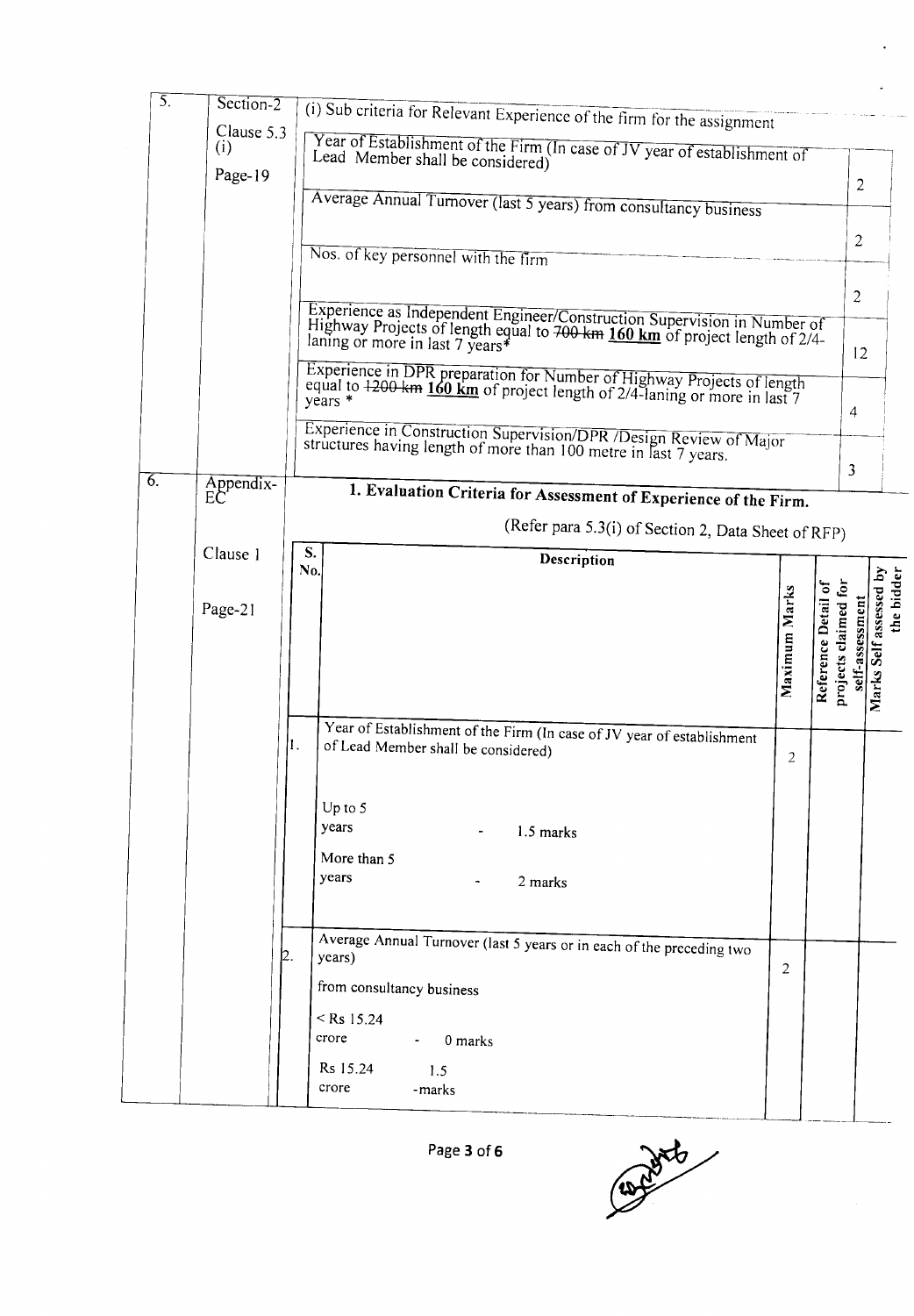|    | Add for additional turnover 0.25 (Zero point two five) marks for every<br>Rs3.0crore<br>above Rs 6.0 crore subject to maximum 0.5 marks. |                |  |
|----|------------------------------------------------------------------------------------------------------------------------------------------|----------------|--|
| 3. | Numbers of key personnel with the firm more than one year with the<br>firm.                                                              | $\overline{2}$ |  |
|    | $\leq 20$<br>0 marks<br>personnel                                                                                                        |                |  |
|    | 21 to 30<br>Linearly varying from 0.2 to 2                                                                                               |                |  |
|    | > 30<br>2 marks<br>personnel<br>$\overline{\phantom{a}}$                                                                                 |                |  |
| 14 | Experience as Independent Engineer/Constr ction Supervision in<br>Number of                                                              | 12             |  |
|    | Highway Projects of 2/ 4/6-laning of length 70 km 160 km or more in<br>last 7 years.                                                     |                |  |
|    | 1 project -<br>9 marks                                                                                                                   |                |  |
|    | Add 1(one) mark extra for completed assignment of Independent<br>Engineer and                                                            |                |  |
|    | add 0.5 (Zero point five) marks extra for completed assignment of<br>supervision                                                         |                |  |
|    | consultancy subject to maximum 3 (three) marks.                                                                                          |                |  |
| ļ5 | Experience in DPR preparation for Number of Highway Projects of 2/<br>4/6-laning                                                         | 4              |  |
|    | of length 70 km 160 km or more in last 7 years.                                                                                          |                |  |
|    | 1 project<br>3 marks                                                                                                                     |                |  |
|    | Add 0.25 (Zero point two five) marks extra for each additional project<br>subject                                                        |                |  |
|    | to maximum 1 marks.                                                                                                                      |                |  |
| 6. | Supervision/DPR/Design Review of<br>Experiencein<br>Construction Major                                                                   | $\overline{3}$ |  |
|    | structures having length of more than 60 metre 100 metre in last 7 years.                                                                |                |  |
|    | 2.0 marks<br>1 project<br>$\omega$                                                                                                       |                |  |
|    | Add 0.5 (Zero point five) marks extra for each additional project subject<br>to                                                          |                |  |

 $\ddot{\phantom{1}}$ 

Page 4 of 6

**RADOXN**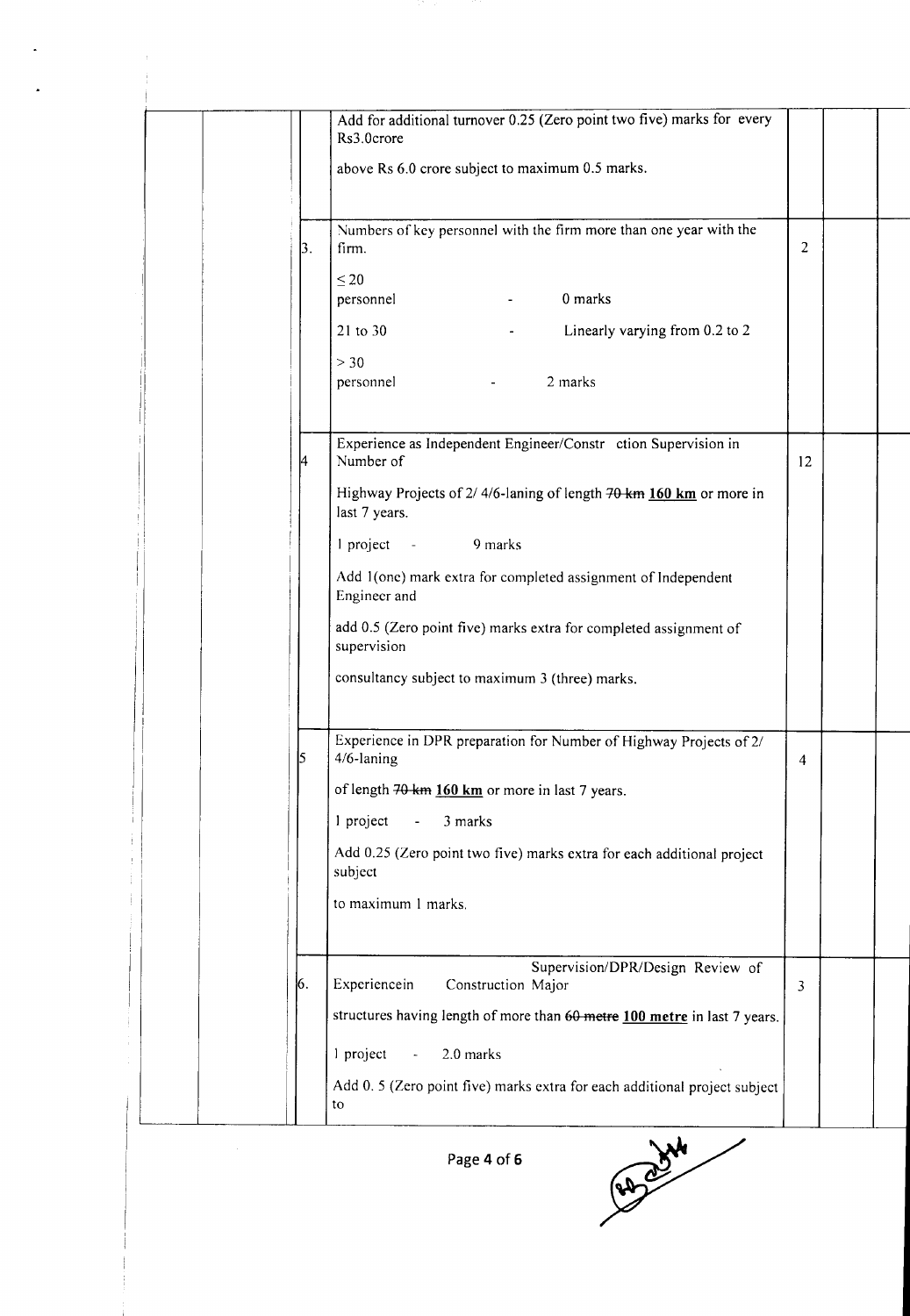|    |                                          |                                             | maximum 1.0<br>marks. |                                                                                                                                                                                       |          |                |                |                                                             |                                                                |  |
|----|------------------------------------------|---------------------------------------------|-----------------------|---------------------------------------------------------------------------------------------------------------------------------------------------------------------------------------|----------|----------------|----------------|-------------------------------------------------------------|----------------------------------------------------------------|--|
| 7. |                                          | 3.1 Team Leader cum Senior Highway Engineer |                       |                                                                                                                                                                                       |          |                |                |                                                             |                                                                |  |
|    | Appendix-<br>EC<br>Clause 3.1<br>Page-23 | S.<br>No.                                   |                       | Description                                                                                                                                                                           |          | Max.<br>Points |                | Reference Detail of projects<br>claimed for self-assessment | Marks Self assessed by the<br>bidder                           |  |
|    |                                          | $\mathbf{1}$                                |                       | <b>General Qualification</b><br>I) Graduate in Civil Engineering                                                                                                                      | 21       | 25<br>25       |                |                                                             |                                                                |  |
|    |                                          |                                             |                       | II) Post Graduation in Highway Engineering/<br><b>Transportation Engineering</b><br>III) Degree/Diploma/Certificate in Project Management                                             | 03<br>01 |                |                |                                                             |                                                                |  |
| 8. | Appendix-<br>EC                          |                                             |                       | 3.2 Senior Bridge Design Engineer                                                                                                                                                     |          |                |                |                                                             |                                                                |  |
|    | Clause 3.2<br>Page-25                    |                                             |                       | Design experience of major highway bridges of length<br>$2$ (b) $60m$ 100 m or more. (Excluding<br>approaches).<br>1 mark for each bridge design subject to maximum 2<br>(two) marks. |          |                | $\overline{2}$ |                                                             |                                                                |  |
| 9. | Appendix-<br>EC                          | 3.8 Highway Design Engineer                 |                       |                                                                                                                                                                                       |          |                |                |                                                             |                                                                |  |
|    | Clause 3.8<br>Page-31                    |                                             | S. No.                | Description                                                                                                                                                                           |          |                | Max.<br>Points | Reference Detail of                                         | projects claimed for<br>Marks Self assessed<br>self-assessment |  |
|    |                                          |                                             | $\mathbf{1}$          | <b>General Qualification</b>                                                                                                                                                          |          |                | 25             |                                                             |                                                                |  |

Cancello